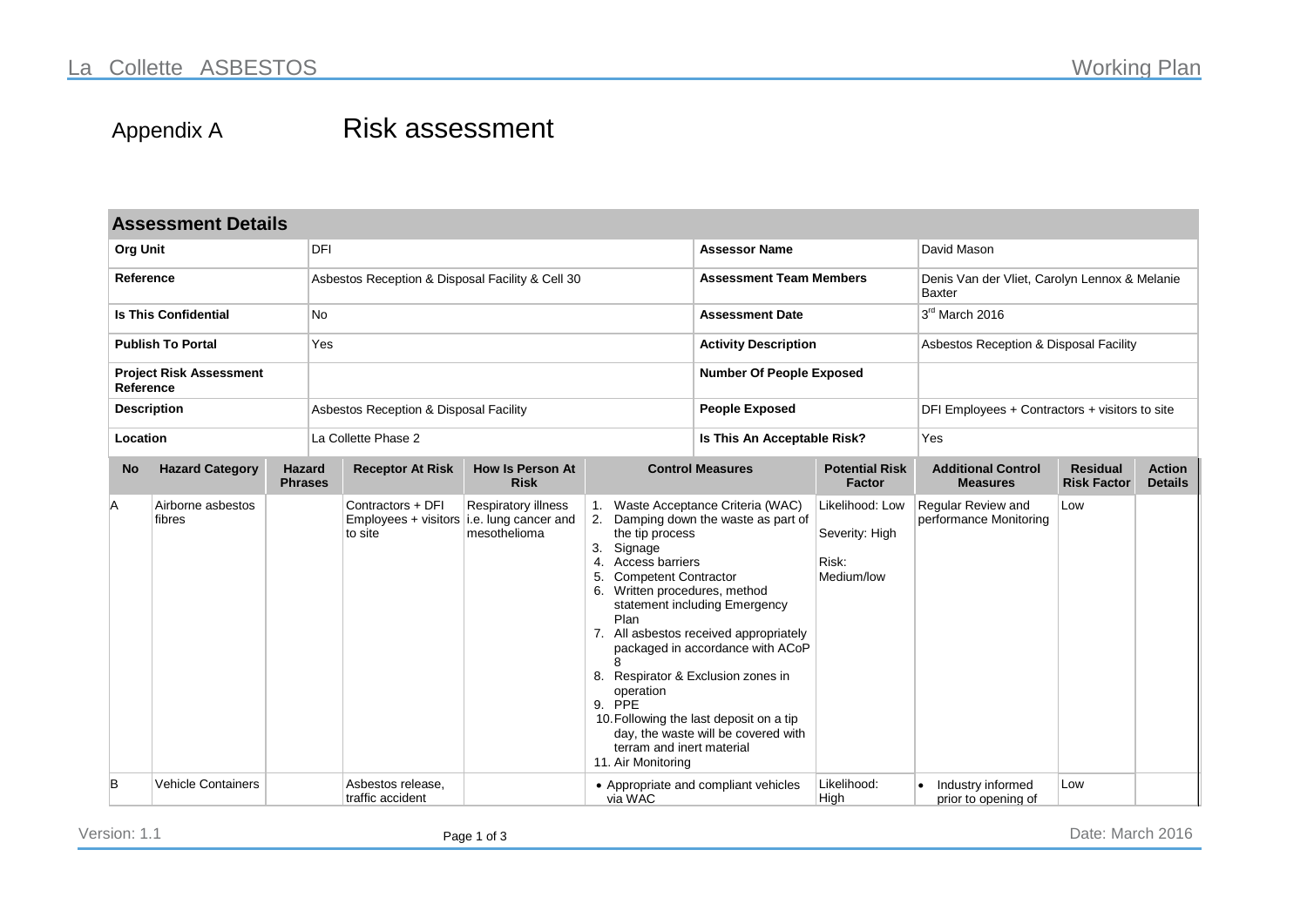|    |                                                                                                                   |                                                      |                                                                                                                                                                        | • Segregation of people & vehicles<br>• Check for overloading<br>• Speed limits<br>• Traffic Management                                                                                                                                                                                            | Severity: High<br>Risk: High                        | requirements<br>Non-compliance<br>equals rejection<br>• Performance<br>monitoring       |        |                      |
|----|-------------------------------------------------------------------------------------------------------------------|------------------------------------------------------|------------------------------------------------------------------------------------------------------------------------------------------------------------------------|----------------------------------------------------------------------------------------------------------------------------------------------------------------------------------------------------------------------------------------------------------------------------------------------------|-----------------------------------------------------|-----------------------------------------------------------------------------------------|--------|----------------------|
| C  | <b>Manual Handling</b>                                                                                            | Contractors + DFI<br>Employees + visitors<br>to site | • Musculoskeletal<br>injury<br>• Fibre release                                                                                                                         | • Most loads to be tipped directly<br>rather than man handled<br>• Waste packages to be below 20kg or<br>lifted by two people or mechanical<br>handling utilised<br>• Each load assessed by competent<br>person<br>• Non-compliant receptacles will be<br>rejected<br>• Screening of notifications | Likelihood:<br>Med<br>Severity: Med<br>Risk: Med    | • Use mechanical<br>means where possible<br>• Appropriate PPE<br>• Competent Contractor | Medium | If unsafe<br>reject. |
| D  | Contamination of<br>vehicles &<br>equipment                                                                       | Contractors + DFI<br>Employees + visitors<br>to site | <b>Respiratory illness</b><br>i.e. lung cancer<br>and mesothelioma                                                                                                     | • According to incident procedures will<br>be developed<br>• All skips will be washed out<br>• Clearance certificate issued when<br>necessary                                                                                                                                                      | Likelihood:<br>Low<br>Severity: High<br>Risk: Med   |                                                                                         | Low    |                      |
| E. | Waste, litter and<br>mud on local roads                                                                           | Local human<br>population                            | Nuisance, loss of<br>amenity, road traffic,<br>accidents                                                                                                               | • WAC clean skips only accepted<br>• The site is a clean site<br>• Regular litter picks<br>• No litter due to nature of site                                                                                                                                                                       | Likelihood: Low<br>Severity: Low<br>Risk: Low       |                                                                                         | Low    |                      |
| F  | Arson and<br>vandalism                                                                                            | Contractors + DFI<br>Employees + visitors<br>to site | Respiratory irritation,<br>lillness and nuisance<br>to local population.<br>Injury to staff,<br>firefighters or<br>arsonists/vandals.<br>Pollution of water or<br>land | • Site is locked with perimeter fence<br>• No fuel stored on site<br>• CCTV in surrounding areas                                                                                                                                                                                                   | Likelihood: Low<br>Severity: Med<br>Risk: Low       |                                                                                         | Low    |                      |
| G  | Accidental fire<br>causing the release<br>of polluting<br>materials to air<br>(smoke or fumes),<br>water or land. | Local human<br>population and local<br>environment   | Respiratory irritation,<br>illness and nuisance<br>to local population,<br>injury to staff or<br>firefighters. Pollution<br>of water or land.                          | • Smoking is not permitted on site<br>• Fire Extinguisher<br>• Low risk of ignition                                                                                                                                                                                                                | Likelihood:<br>Medium<br>Severity: Med<br>Risk: Low |                                                                                         | Low    |                      |
| H  | Odour                                                                                                             |                                                      | Not applicable                                                                                                                                                         | Waste that could give rise to odours are<br>not allowed on site                                                                                                                                                                                                                                    | Likelihood: Low<br>Severity: Low                    |                                                                                         | Low    |                      |